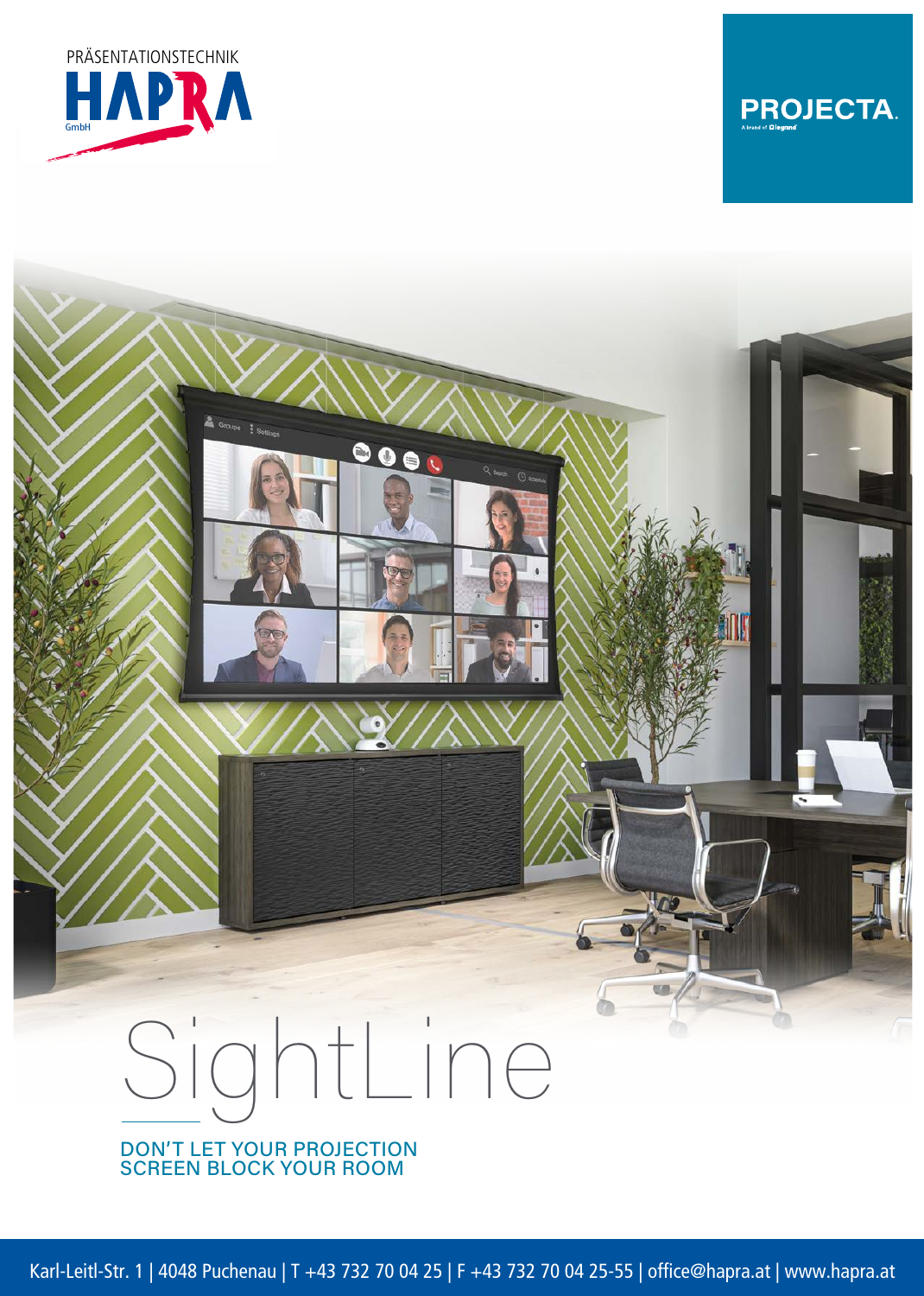

Did you know that the black border above your projection screen is called a black-drop?

No? - well it's not important anyway, as the DescenderPro **with SightLine** cable-drop removes that black-drop entirely. The new SightLine option features a cable-system that makes the projection screen virtually float in your room when in use and completely disappears when not in use.

This makes SightLine ideal for today's hybrid applications where office room environments are not solely dedicated to one single presentation, meeting room or videoconferencing application.



## HELPING YOU KEEP YOUR SIGHTLINES

The DescenderPro with SightLine replaces the standard black border above the projection area with 3 or 4 thin cables that can be extended up to 180 cm on-site. Now your view above the projection screens projection area is no longer blocked and gives the impression of a large floating image. Drop the projection screen to the height you need while preserving the look of the room when unrolled, the way the architect intended.

And, as the DescenderPro is a ceiling recessed projection screen, when rolled in the entire projection screen becomes invisible. This unique cable-drop system makes SightLine a perfect solution for any room with great architecture or high ceilings.



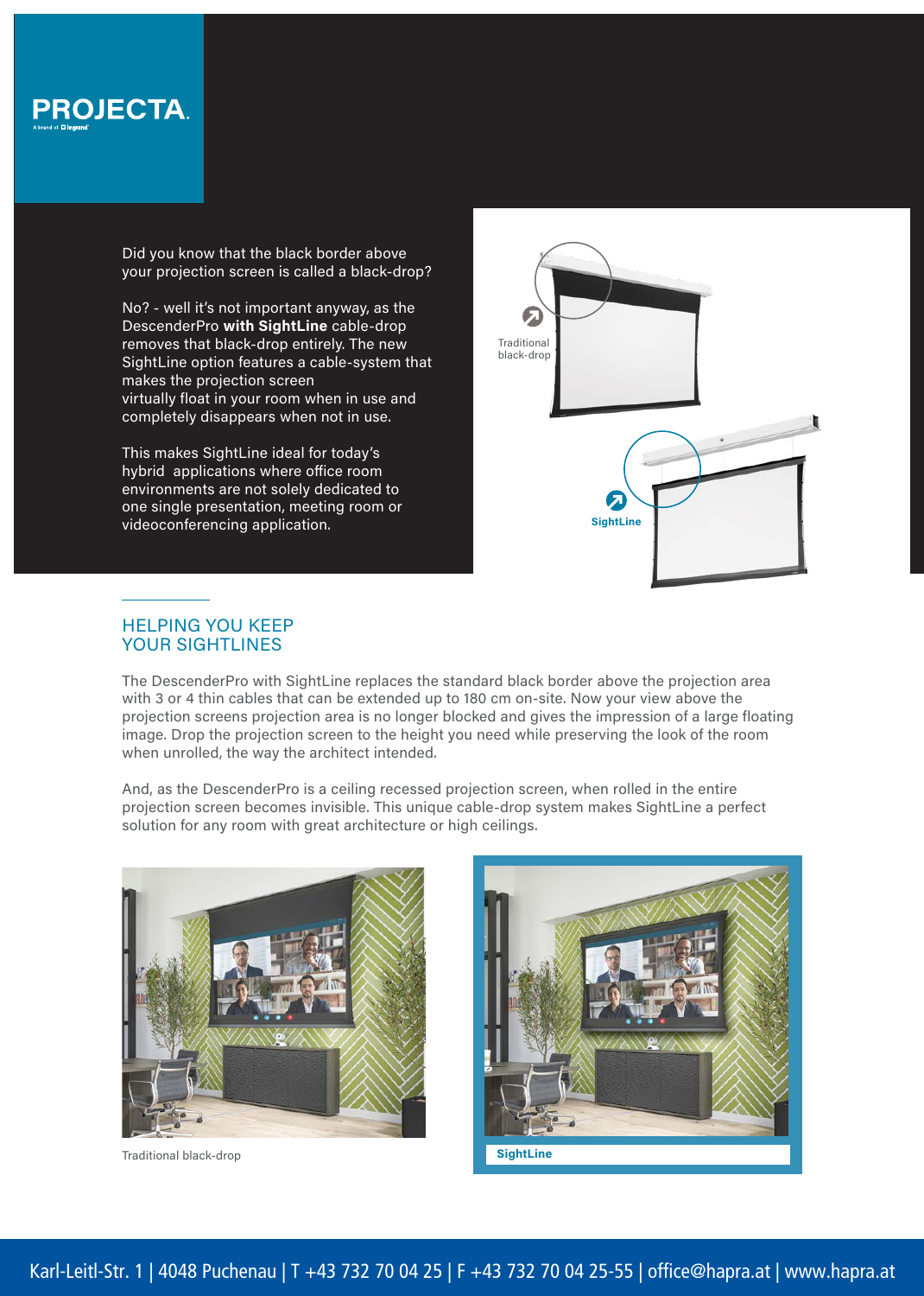

## FUTURE-PROOF ROOM PLANNING

The cable-system of SightLine allows any installer to position the screen in the perfect position using any length of the 180 cm cable-drop making planning an installation much easier. Traditionally a black-drop is used to position the projection screen in the ideal viewing height when the screen is ceiling mounted and often requires a custom top border.

The new SightLine system removes the need of calculating the black-drop before installation, or adjusting the position on-site. Now you can use the limit-settings to position the projection screen in the ideal ergonomic viewing height, so the audience can comfortably watch the projected content. Should any future projector require a different viewing height, SightLine easily accommodates a quick change to the position of the projection area.



**Traditional black-drop SightLine**